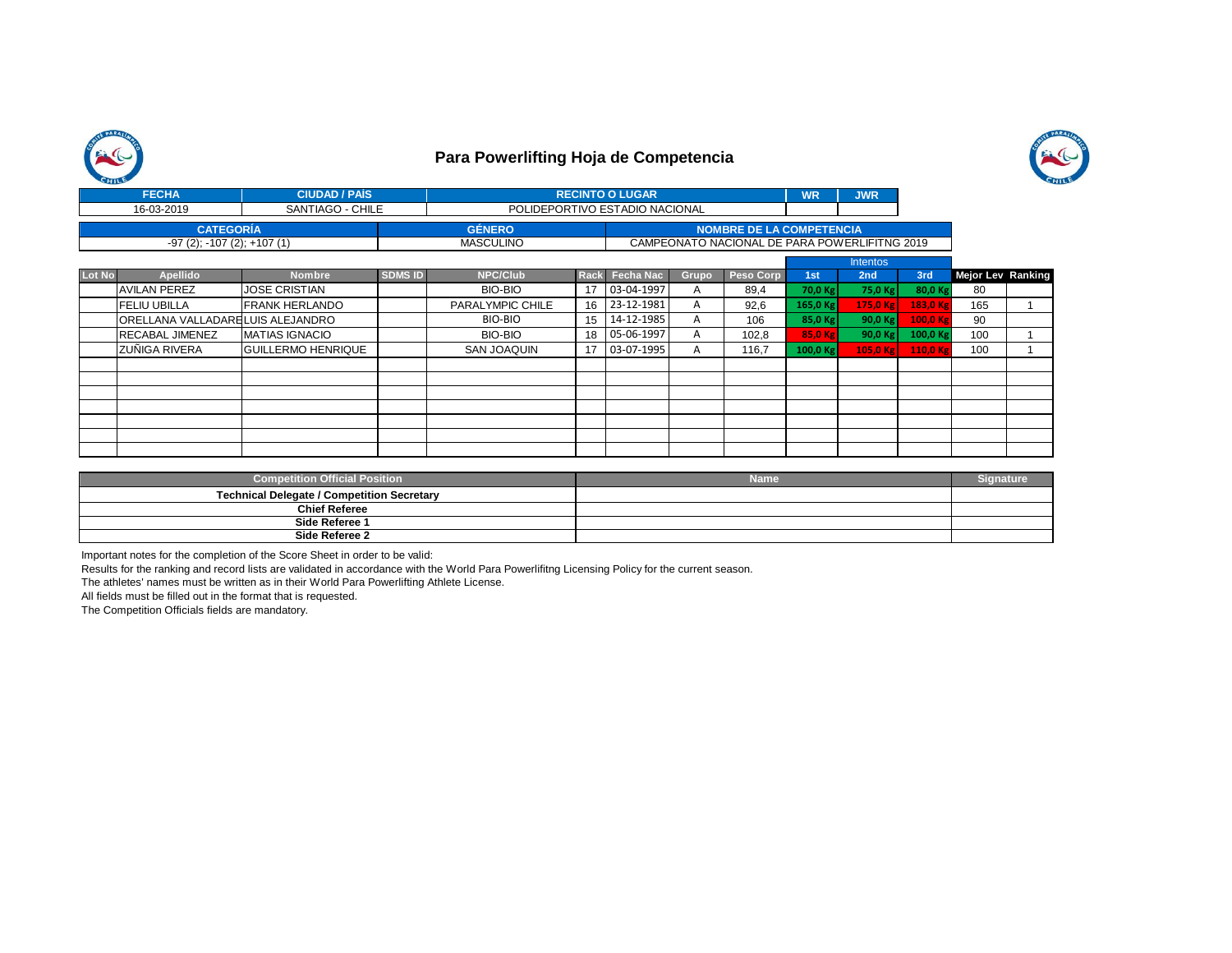



| <b>FECHA</b>      | <b>CIUDAD / PAIS</b> |                  | <b>RECINTO O LUGAR</b>                        |  |  |  |  |  |  |
|-------------------|----------------------|------------------|-----------------------------------------------|--|--|--|--|--|--|
| 16-03-2019        | SANTIAGO - CHILE     |                  | POLIDEPORTIVO ESTADIO NACIONAL                |  |  |  |  |  |  |
| <b>CATEGORIA</b>  |                      | <b>GENERO</b>    | NOMBRE DE LA COMPETENCIA                      |  |  |  |  |  |  |
| 49 (4; 2), 54 (2) |                      | <b>MASCULINO</b> | CAMPEONATO NACIONAL DE PARA POWERLIFITNG 2019 |  |  |  |  |  |  |

|               |                                       |                       |                |                           |    |                |       |                  |            | <b>Intentos</b> |          |                          |   |
|---------------|---------------------------------------|-----------------------|----------------|---------------------------|----|----------------|-------|------------------|------------|-----------------|----------|--------------------------|---|
| <b>Lot No</b> | <b>Apellido</b>                       | <b>Nombre</b>         | <b>SDMS ID</b> | <b>NPC/Club</b>           |    | Rack Fecha Nac | Grupo | <b>Peso Corp</b> | 1st        | 2 <sub>nd</sub> | 3rd      | <b>Mejor Lev Ranking</b> |   |
| 49 K          | <b>IDIAZ GOMEZ</b>                    | IALAN NICOLAS         |                | O"HIGGINS                 | 9  | 18-08-92       | A     | 45,5             | $65,0$ Kg  | 70,0 Kg         | 75,0 Kg  | 75                       |   |
|               | <b>LEE JEANS</b>                      | DAVID                 |                | TEAM PARALYMPIC CHILE     | 15 | 03-03-98       | A     | 31,9             | 40,0 $Kg$  | 42.0 Kg         | 42,0 Kg  | 42                       |   |
|               | 49 K   LEITON SANCHEZ                 | <b>HEBER ISRAEL</b>   |                | <b>INTACA</b>             |    | 08-08-99       | A     | 40               | 48,0 $Kg$  | 55,0 Kg         | 55,0 Kg  | 55                       | 3 |
| 49 K          | <b>SILVA HERRERA</b>                  | <b>DIEGO HENRIQUE</b> |                | HUALAÑÉ                   | 15 | 26-09-01       | A     | 48.4             | $63,0$ Kg  | 65,0 Kg         | 72,0 Kg  | 72                       | 2 |
|               | <b>ZURITA CEA</b>                     | <b>DANIEL INGACIO</b> |                | BIO-BIO                   | 13 | 29-03-97       | A     | 54,1             | 50,0 $Kg$  | 52,0 Kg         | 55,0 Kg  | 55                       |   |
| 54 K          | <b>JIMENEZ CABRERA JAVIER IGNACIO</b> |                       |                | <b>HALTERO PARALYMPIC</b> | 13 | 17-06-97       | A     | 53,5             | 100,0 $Kg$ | 105,0 Kg        | 110,0 Kg | 110                      |   |
|               |                                       |                       |                |                           |    |                |       |                  |            |                 |          |                          |   |
|               |                                       |                       |                |                           |    |                |       |                  |            |                 |          |                          |   |
|               |                                       |                       |                |                           |    |                |       |                  |            |                 |          |                          |   |
|               |                                       |                       |                |                           |    |                |       |                  |            |                 |          |                          |   |
|               |                                       |                       |                |                           |    |                |       |                  |            |                 |          |                          |   |
|               |                                       |                       |                |                           |    |                |       |                  |            |                 |          |                          |   |

| <b>Competition Official Position</b>              | Name | Sianature |
|---------------------------------------------------|------|-----------|
| <b>Technical Delegate / Competition Secretary</b> |      |           |
| <b>Chief Referee</b>                              |      |           |
| Side Referee 1                                    |      |           |
| Side Referee 2                                    |      |           |

Important notes for the completion of the Score Sheet in order to be valid:

Results for the ranking and record lists are validated in accordance with the World Para Powerlifitng Licensing Policy for the current season.

The athletes' names must be written as in their World Para Powerlifting Athlete License.

All fields must be filled out in the format that is requested.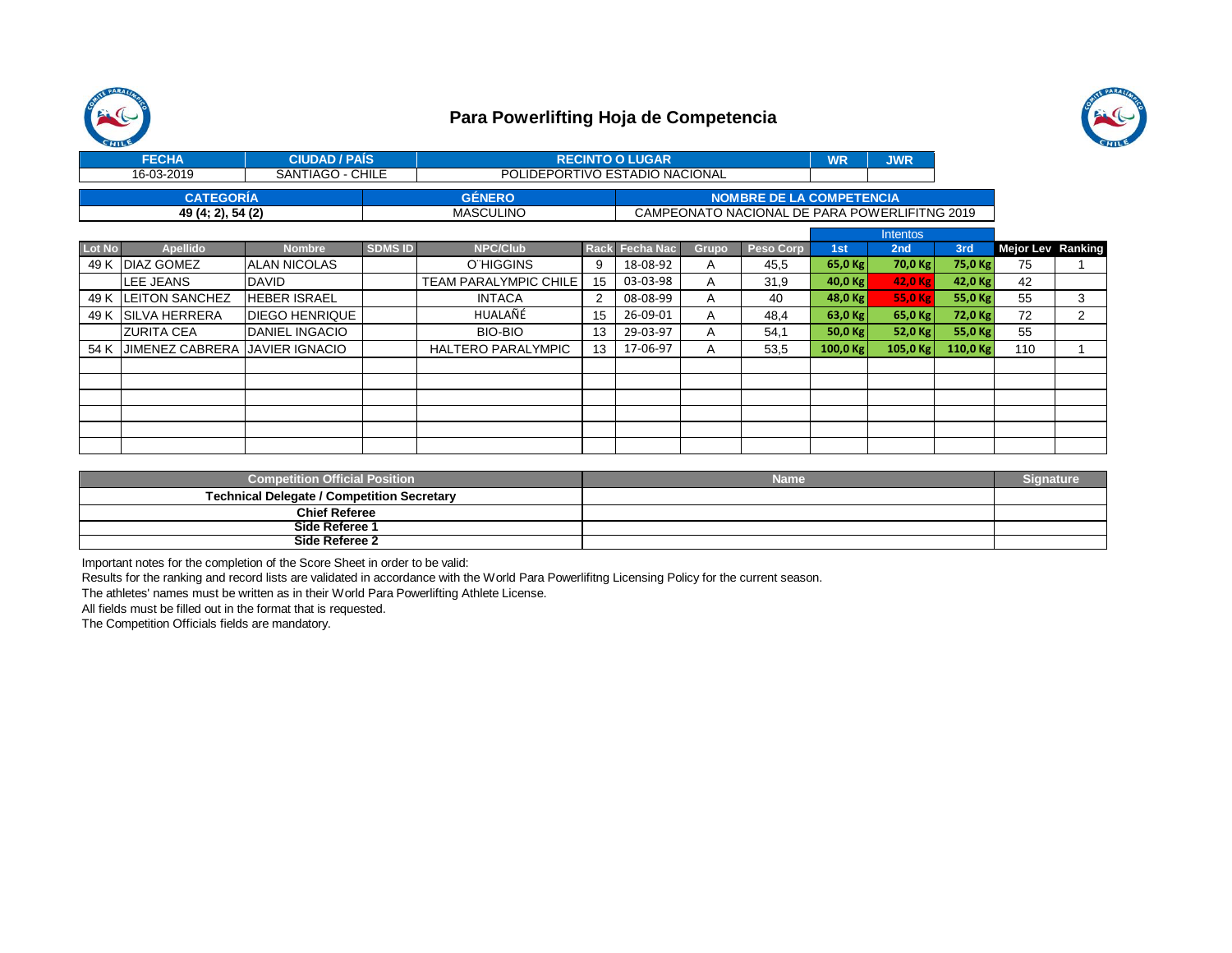



|               | <b>FECHA</b>          | <b>CIUDAD / PAIS</b>    |                | <b>RECINTO O LUGAR</b>   |      |                                |              |                                               | <b>WR</b>       | <b>JWR</b>     |          |                          |   |
|---------------|-----------------------|-------------------------|----------------|--------------------------|------|--------------------------------|--------------|-----------------------------------------------|-----------------|----------------|----------|--------------------------|---|
|               | 16-03-2019            | SANTIAGO - CHILE        |                |                          |      | POLIDEPORTIVO ESTADIO NACIONAL |              |                                               |                 |                |          |                          |   |
|               | <b>CATEGORÍA</b>      |                         |                | <b>GÉNERO</b>            |      |                                |              | <b>NOMBRE DE LA COMPETENCIA</b>               |                 |                |          |                          |   |
|               | $-72(4; 2), 80(2)$    |                         |                | <b>MASCULINO</b>         |      |                                |              | CAMPEONATO NACIONAL DE PARA POWERLIFITNG 2019 |                 |                |          |                          |   |
|               |                       |                         |                |                          |      |                                |              |                                               | <b>Intentos</b> |                |          |                          |   |
| <b>Lot No</b> | <b>Apellido</b>       | <b>Nombre</b>           | <b>SDMS ID</b> | <b>NPC/Club</b>          | Rack | <b>Fecha Nac</b>               | <b>Grupo</b> | Peso Corp                                     | 1st             | 2nd            | 3rd      | <b>Mejor Lev Ranking</b> |   |
| 72            | <b>FICA MORALES</b>   | AMARO HAZAEL            |                | <b>HALTEROPARALYMPIC</b> | 16   | 18-07-1993                     | A            | 70,9                                          | 120,0 Kg        | 125,0 Kg       | 127,0 Kg | 127                      |   |
| 72            | SANCHEZ CEJAS         | <b>RICARDO ANDRES</b>   |                | <b>INTACA</b>            | 16   | 09-11-1994                     | A            | 70,9                                          | 70,0 Kg         | 70,0 Kg        | 82,0 Kg  | 70                       | 3 |
| 72            | AHUMADA DÍAZ          | <b>CAMILO ANDRES</b>    |                | PARALYMPIC CHILE         | 16   | 26-05-1998                     | A            | 71                                            | 75,0 Kg         | <b>78,0 Kg</b> | 78,0 Kg  | 75                       | 2 |
| 72            | <b>VIVANCO LISBOA</b> | CRISTIAN ANDRES         |                | <b>TELETON TALCA</b>     |      | 12-04-2001                     | A            |                                               |                 |                |          |                          |   |
| 80            | <b>AGUIRRE MORA</b>   | <b>CRISTIAN RODRIGO</b> |                | CORP. DEP. PTE. ALTO     | 17   | 22-11-73                       | A            | 74,2                                          | 140,0 Kg        | 142,0 Kg       |          | 142                      |   |
| 80            | <b>RIQUELME LEAL</b>  | CAMILO ESTEBAN          |                | <b>BIO-BIO</b>           | 15   | 05-12-91                       | A            | 76,9                                          | 65,0 Kg         | 70,0 Kg        | 70,0 Kg  | 70                       |   |
|               |                       |                         |                |                          |      |                                |              |                                               |                 |                |          |                          |   |
|               |                       |                         |                |                          |      |                                |              |                                               |                 |                |          |                          |   |
|               |                       |                         |                |                          |      |                                |              |                                               |                 |                |          |                          |   |
|               |                       |                         |                |                          |      |                                |              |                                               |                 |                |          |                          |   |
|               |                       |                         |                |                          |      |                                |              |                                               |                 |                |          |                          |   |
|               |                       |                         |                |                          |      |                                |              |                                               |                 |                |          |                          |   |

| <b>Competition Official Position</b><br><b>Name</b> | Signature |
|-----------------------------------------------------|-----------|
| <b>Technical Delegate / Competition Secretary</b>   |           |
| <b>Chief Referee</b>                                |           |
| Side Referee 1                                      |           |
| Side Referee 2                                      |           |

Important notes for the completion of the Score Sheet in order to be valid:

Results for the ranking and record lists are validated in accordance with the World Para Powerlifitng Licensing Policy for the current season.

The athletes' names must be written as in their World Para Powerlifting Athlete License.

All fields must be filled out in the format that is requested.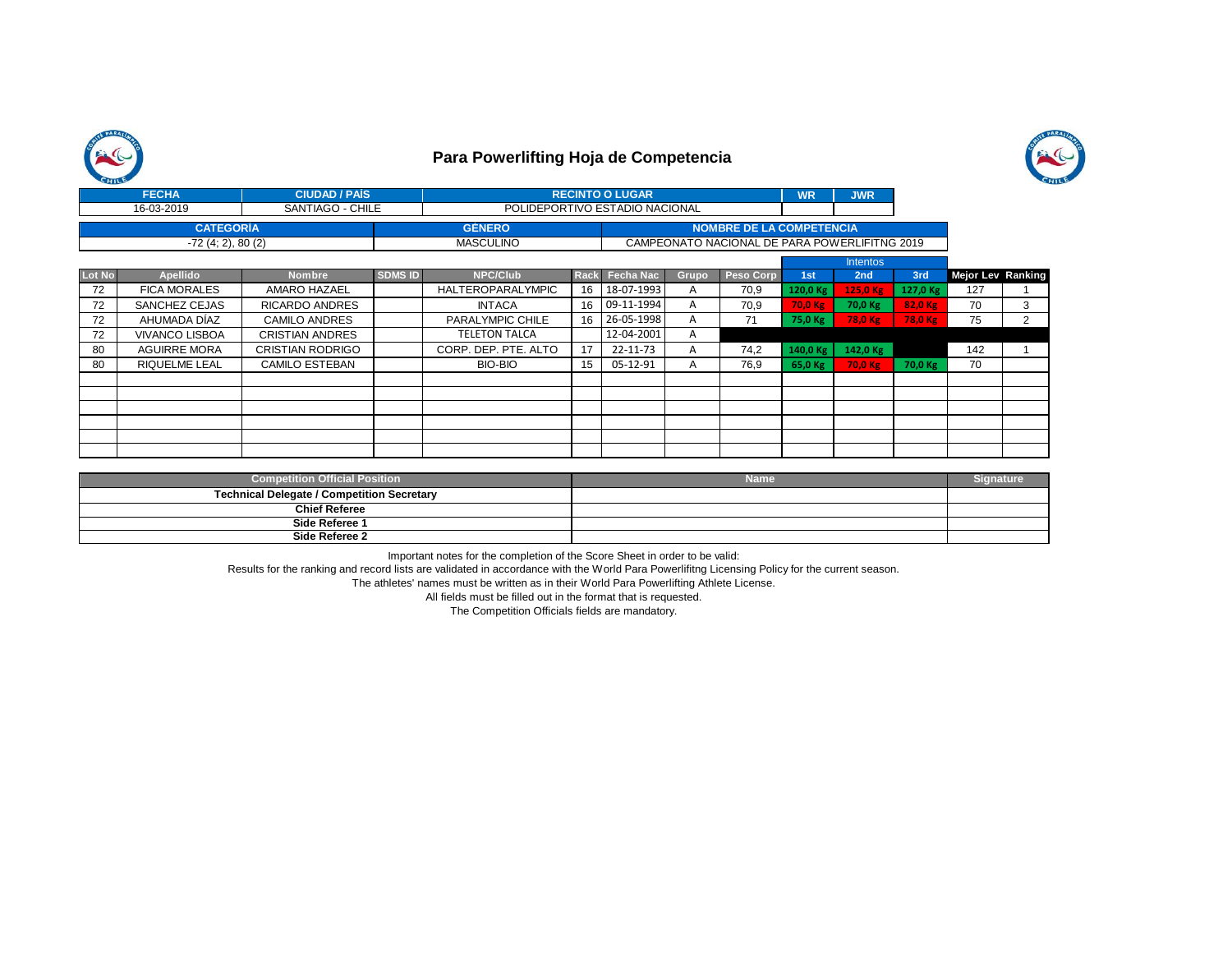



| <b>FECHA</b><br><b>CIUDAD / PAIS</b>    |                  |  | <b>RECINTO O LUGAR</b> | WR                                                   | <b>JWR</b> |  |  |  |  |
|-----------------------------------------|------------------|--|------------------------|------------------------------------------------------|------------|--|--|--|--|
| 16-03-2019                              | SANTIAGO - CHILE |  |                        | POLIDEPORTIVO ESTADIO NACIONAL                       |            |  |  |  |  |
| <b>CATEGORIA</b>                        |                  |  | <b>GENERO</b>          | <b>I NOMBRE DE LA COMPETENCIA '</b>                  |            |  |  |  |  |
| -50 (1) -67 (1) -73 (1) -79 (1) -86 (1) |                  |  | <b>FEMENINO</b>        | <b>CAMPEONATO NACIONAL DE PARA POWERLIFITNG 2019</b> |            |  |  |  |  |

|        |                         |                         |                |                           |      |                  |              |           | Intentos  |            |            |           |         |             |
|--------|-------------------------|-------------------------|----------------|---------------------------|------|------------------|--------------|-----------|-----------|------------|------------|-----------|---------|-------------|
| Lot No | Apellido                | <b>Nombre</b>           | <b>SDMS ID</b> | <b>NPC/Club</b>           | Rack | <b>Fecha Nac</b> | Grupo        | Peso Corp | 1st       | 2nd        | 3rd        | Mejor Lev | Ranking |             |
| 50 K   | <b>GARCES CARDENAS</b>  | NAYADET FERNANDA        |                | BIO-BIO                   | 12   | 16-01-97         | А            | 49.7      | $40,0$ Kg | 50,0 $Kg$  | 52,0 Kg    | 52        |         |             |
| 67 K   | <b>IMUÑOZ ROJAS</b>     | <b>DOMINIQUE</b>        |                | PARALYMPIC CHILE          | 16   | 18-07-89         |              | 67        | 62,0 Kg   | 67.0 Kg    | 67,0 Kg    | 62.65     | 3       | <b>FORM</b> |
| 73 K   | <b>MARÍA ANTONIETA</b>  | <b>ORTIZ BECKER</b>     |                | <b>HALTERO PARALYMPIC</b> | 13   | 20-01-82         |              | 71.3      | 92,0 Kg   | $102,0$ Kg | $108,0$ Kg | 106,05    |         | <b>ULA</b>  |
| 79 K   | <b>MARIÓN ALEJANDRA</b> | <b>SERRANO GUAJARDO</b> |                | PARALYMPIC CHILE          | 13   | 08-09-99         | А            | 78,4      | 105,0 Kg  | 107.0K     | 107,0 Kg   | 100,65    |         | AH          |
|        | <b>MACARENA PAZ</b>     | <b>MONTERO ESCALONA</b> |                | PARALYMPIC CHILE          | 13   | 30-03-98         | $\mathsf{H}$ | 79,3      | 70,0 Kg   | 70.0 Kg    | 70,0 Kg    |           |         |             |
|        |                         |                         |                |                           |      |                  |              |           |           |            |            |           |         |             |
|        |                         |                         |                |                           |      |                  |              |           |           |            |            |           |         |             |
|        |                         |                         |                |                           |      |                  |              |           |           |            |            |           |         |             |
|        |                         |                         |                |                           |      |                  |              |           |           |            |            |           |         |             |
|        |                         |                         |                |                           |      |                  |              |           |           |            |            |           |         |             |
|        |                         |                         |                |                           |      |                  |              |           |           |            |            |           |         |             |
|        |                         |                         |                |                           |      |                  |              |           |           |            |            |           |         |             |

| <b>Competition Official Position</b>              | <b>Name</b> | Sianature |
|---------------------------------------------------|-------------|-----------|
| <b>Technical Delegate / Competition Secretary</b> |             |           |
| <b>Chief Referee</b>                              |             |           |
| Side Referee 1                                    |             |           |
| Side Referee 2                                    |             |           |

Important notes for the completion of the Score Sheet in order to be valid:

Results for the ranking and record lists are validated in accordance with the World Para Powerlifitng Licensing Policy for the current season.

The athletes' names must be written as in their World Para Powerlifting Athlete License.

All fields must be filled out in the format that is requested.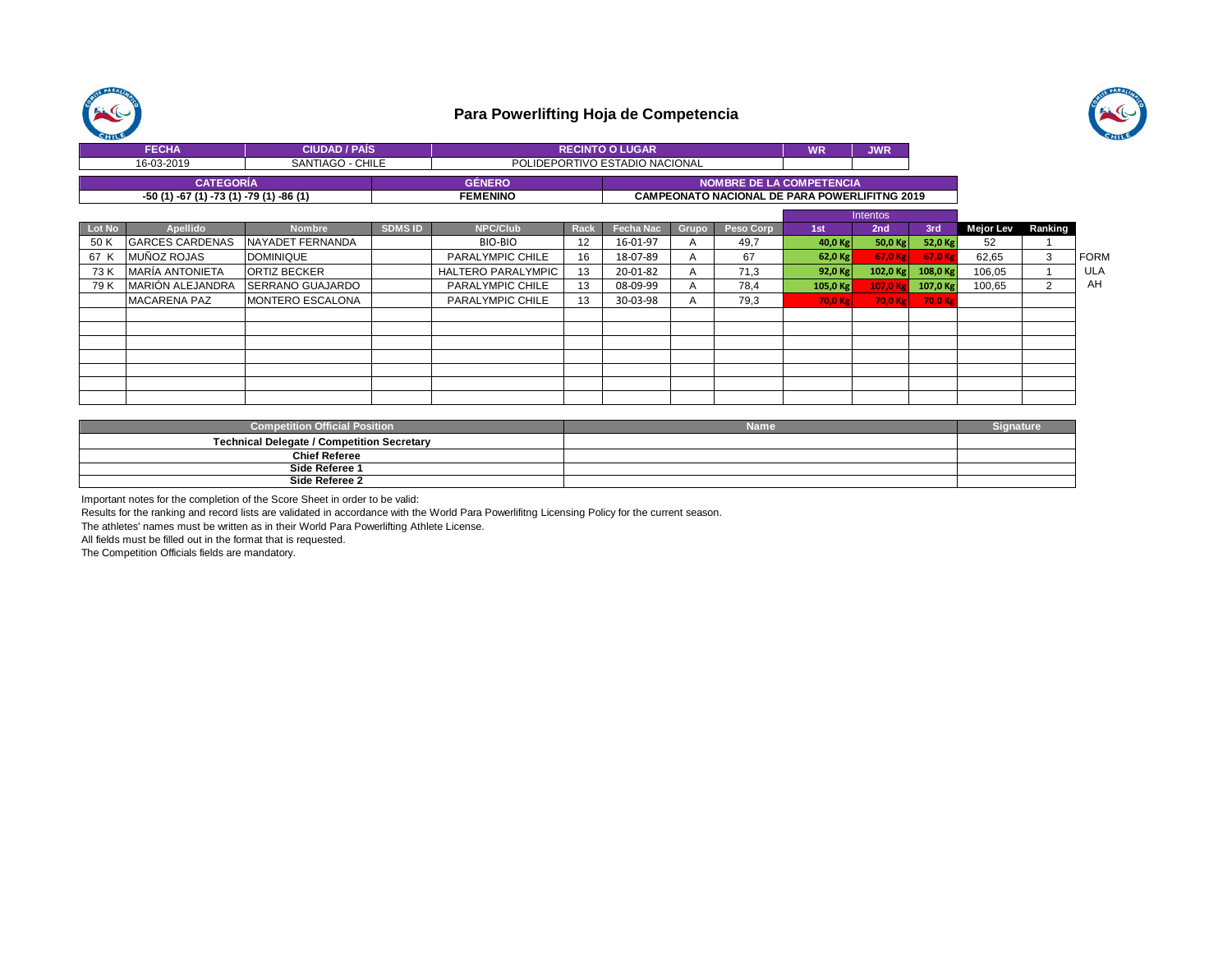



|        | <b>FECHA</b>             | <b>CIUDAD / PAIS</b>  |                  |                                | <b>RECINTO O LUGAR</b> |                                 |       | <b>WR</b>                                     | <b>JWR</b> |                 |          |                   |   |
|--------|--------------------------|-----------------------|------------------|--------------------------------|------------------------|---------------------------------|-------|-----------------------------------------------|------------|-----------------|----------|-------------------|---|
|        | 16-03-2019               | SANTIAGO - CHILE      |                  | POLIDEPORTIVO ESTADIO NACIONAL |                        |                                 |       |                                               |            |                 |          |                   |   |
|        | <b>CATEGORÍA</b>         |                       | <b>GÉNERO</b>    |                                |                        | <b>NOMBRE DE LA COMPETENCIA</b> |       |                                               |            |                 |          |                   |   |
|        | $-88(5;2)$               |                       | <b>MASCULINO</b> |                                |                        |                                 |       | CAMPEONATO NACIONAL DE PARA POWERLIFITNG 2019 |            |                 |          |                   |   |
|        |                          |                       |                  |                                |                        |                                 |       |                                               |            | <b>Intentos</b> |          |                   |   |
| Lot No | <b>Apellido</b>          | <b>Nombre</b>         | <b>SDMS ID</b>   | <b>NPC/Club</b>                |                        | Rack Fecha Nac                  | Grupo | <b>Peso Corp</b>                              | 1st        | 2nd             | 3rd      | Mejor Lev Ranking |   |
|        | ASTUDILLO ROZAS          | JONATHAN GUILLERNMO   |                  | <b>ANTOFAGASTA</b>             | 18                     | 12-10-92                        | A     | 83,4                                          | 90,0 Kg    | 90,0 Kg         | 95,0 Kg  | 90                | 2 |
|        | <b>BALDEVENITO ROCHA</b> | <b>JAVIER IGNACIO</b> |                  | BIO-BIO                        | 15                     | 02-12-96                        | A     | 82,3                                          | 65,0 Kg    | 70,0 Kg         | 75,0 Kg  | 70                | 3 |
|        | MIRANDA CARVAJAL         | SERGIO DAVID          |                  | <b>VALDIVIA</b>                | 17                     | 12-01-87                        | A     | 85,1                                          | 100,0 Kg   | 110,0 Kg        | 110,0 Kg | 110               |   |
|        | MOORE MUÑOZ              | TOMAS JESUS           |                  | BIO-BIO                        | 15                     | 24-07-98                        | A     | 84,5                                          | 45,0 Kg    | 45,0 Kg         | 50,0 Kg  |                   |   |
|        | TOBAR ALVAREZ            | <b>MATIAS IGNACIO</b> |                  | <b>ANTOFAGASTA</b>             | 14                     | 08-04-99                        | A     | 84.1                                          | 42,0 Kg    | 42,0 Kg         | 45,0 Kg  |                   |   |
|        |                          |                       |                  |                                |                        |                                 |       |                                               |            |                 |          |                   |   |
|        |                          |                       |                  |                                |                        |                                 |       |                                               |            |                 |          |                   |   |
|        |                          |                       |                  |                                |                        |                                 |       |                                               |            |                 |          |                   |   |
|        |                          |                       |                  |                                |                        |                                 |       |                                               |            |                 |          |                   |   |
|        |                          |                       |                  |                                |                        |                                 |       |                                               |            |                 |          |                   |   |
|        |                          |                       |                  |                                |                        |                                 |       |                                               |            |                 |          |                   |   |
|        |                          |                       |                  |                                |                        |                                 |       |                                               |            |                 |          |                   |   |

| <b>Competition Official Position</b>              | <b>Name</b> | Sianature |
|---------------------------------------------------|-------------|-----------|
| <b>Technical Delegate / Competition Secretary</b> |             |           |
| <b>Chief Referee</b>                              |             |           |
| Side Referee 1                                    |             |           |
| Side Referee 2                                    |             |           |

Important notes for the completion of the Score Sheet in order to be valid:

Results for the ranking and record lists are validated in accordance with the World Para Powerlifitng Licensing Policy for the current season.

The athletes' names must be written as in their World Para Powerlifting Athlete License.

All fields must be filled out in the format that is requested.